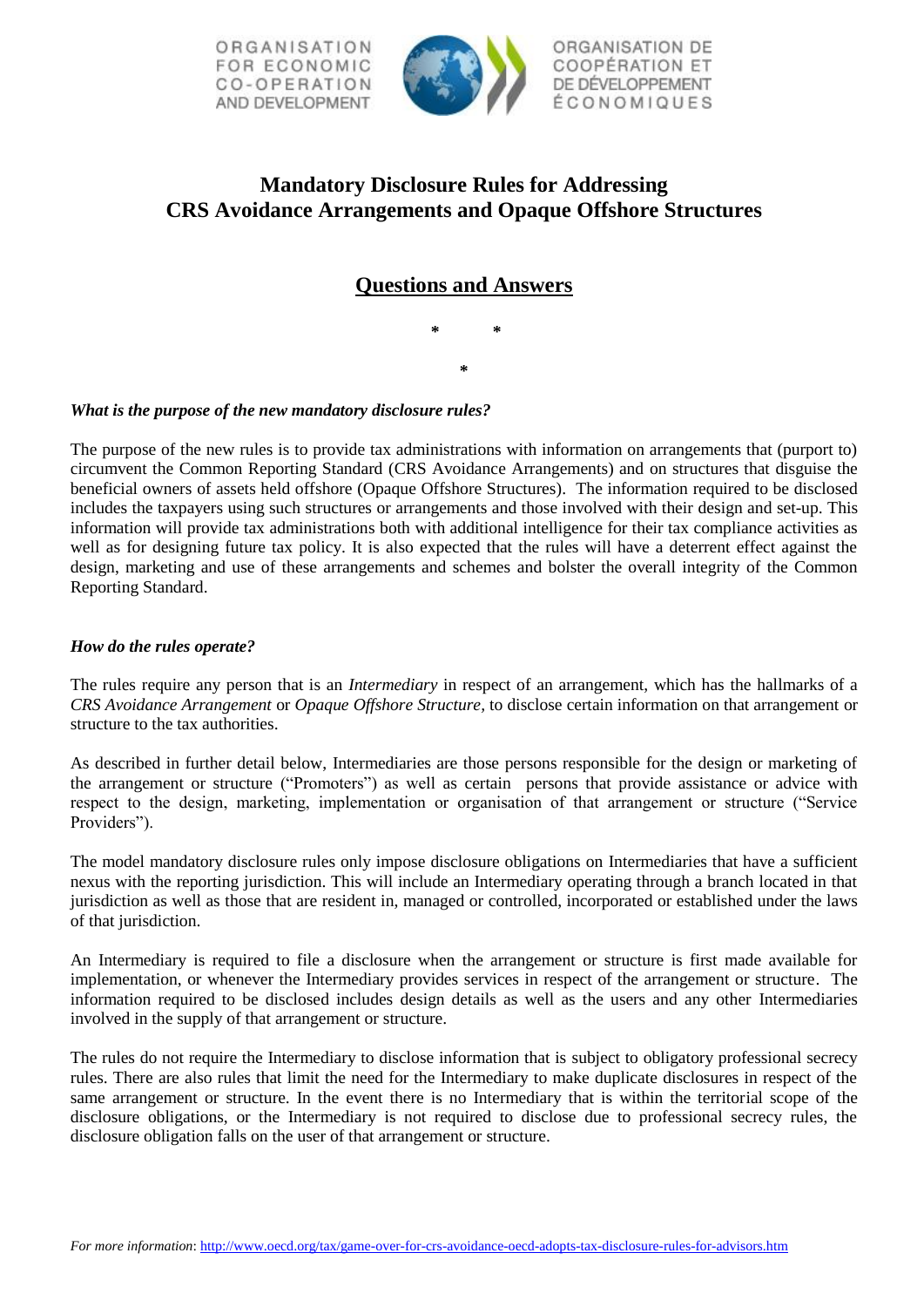ORGANISATION FOR ECONOMIC CO-OPERATION AND DEVELOPMENT



ORGANISATION DE **COOPÉRATION ET** DE DÉVELOPPEMENT ÉCONOMIQUES

The high level overview of the operation of the new rules is illustrated in a flowchart in Annex 1.

## *What arrangements are covered?*

The rules cover both CRS Avoidance Arrangements and Opaque Offshore Structures

CRS Avoidance Arrangements are arrangements that are designed to circumvent, or are marketed as, or have the effect of, circumventing the Common Reporting Standard, as implemented in relevant domestic laws. An arrangement circumvents the Common Reporting Standard where it avoids the reporting of CRS information to all jurisdictions of tax residence of the taxpayers in a way that undermines the policy intent of the CRS.

Opaque Offshore Structures are structures that involve the use of a passive entity in a jurisdiction other than the jurisdiction of tax residence of one or more of the beneficial owners and that are designed to, marketed as or have the effect of disguising the identity of the beneficial owner(s). Amongst others, this may include the use of nominee shareholders, the exercise of indirect control over entities or the use of jurisdictions with weak rules for the identification of beneficial owners. In order to minimise reporting in low-risk situations there is a carve-out from the definition of Offshore Structure for Institutional Investors.

## *Which Intermediaries are subject to the new rules?*

The rules cover both Promoters and Service Providers. These terms are defined, not by reference to the role or occupation of the person, but by the role they play in the design, marketing, implementation or organisation of the arrangement or structure.

Promoters are those persons that are responsible for the design or marketing of the scheme or arrangement. This in particular includes instances where the Promoter has introduced features into the arrangement in light of its Common Reporting Standard treatment or for preventing the identification of the beneficial owners or where the Promoter has marketed the scheme or arrangement as having such outcomes. This definition would include a wealth planner or financial advisor that encouraged their client to enter into an arrangement on the basis that it was not subject to CRS reporting.

Service Providers are persons that provide assistance or advice with respect to the design, marketing, implementation or organisation of the scheme or arrangement. This may for instance include the advice provided by a lawyer, accountant or financial advisor, as well as account management or compliance services. A Service Provider is, however, only required to disclose and arrangement or scheme under the rules when that person knows or can be reasonably expected to know that the arrangement or scheme is subject to disclosure. This would typically be the case when the Service Provider, based on the information that is on file or readily available, has knowledge, or can be expected to have such knowledge in light of the expertise required for the services provided, that the arrangement or scheme has the effect of circumventing the Common Reporting Standard or disguising the beneficial owners. The definition would not be expected to apply to financial institutions carrying out routine transactional banking functions where the financial institution could not be expected to have the requisite knowledge or expertise to determine whether those services were being supplied in respect of an arrangement or structure that was disclosable under the rules.

## *What information will be reported?*

The information to be disclosed by the Intermediary with respect to a CRS Avoidance Arrangement or Opaque Offshore Structure includes all the steps and transactions that form part of the Arrangement or Structure including key details of the underlying investment, organisation and persons involved in the Arrangement or Structure and the relevant tax details of the Clients and users of the Arrangement or Structure as well as any other Intermediaries, but only to the extent that such information is within the Intermediary's knowledge, possession or control).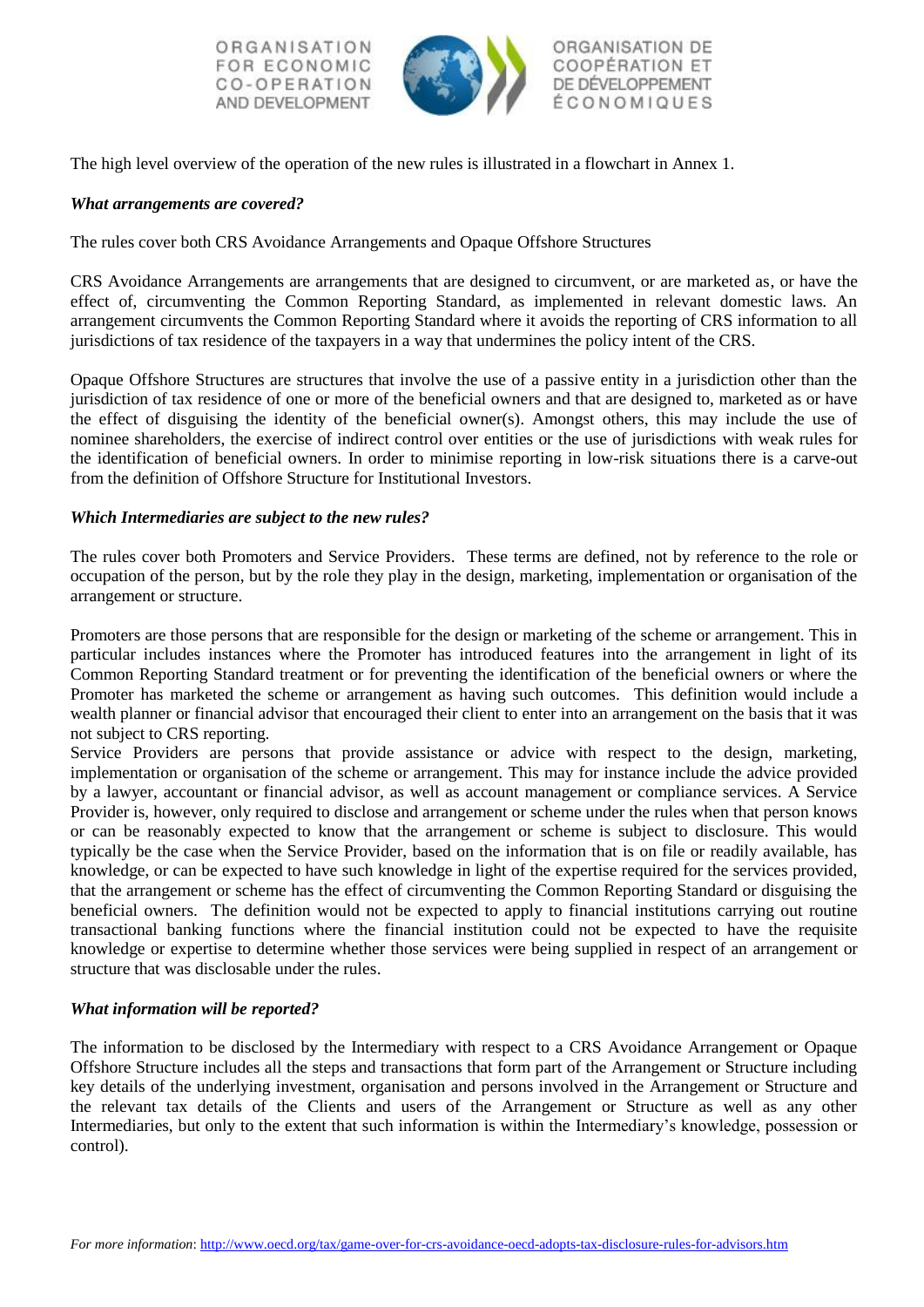ORGANISATION FOR ECONOMIC CO-OPERATION AND DEVELOPMENT



ORGANISATION DE **COOPÉRATION ET** DE DÉVELOPPEMENT ÉCONOMIQUES

The description may include references to marketing materials, structure diagrams, presentations and other documents that provide context or explain the structure or arrangement in further detail. It should also include information on all jurisdictions where a CRS Avoidance Arrangement or Opaque Offshore Structure has been made available for implementation.

## **Where is information required to be reported?**

The Intermediary has to disclose the information to the tax authorities of each jurisdiction with which the Intermediary has a nexus. The reporting nexus is either (i) the jurisdiction in which the Intermediary has a branch through which the arrangement or structure was made available or through which the services were provided; (ii) the jurisdiction where the Intermediary is resident or has its place of management; and/or (iii) the jurisdiction where the Intermediary is incorporated or established .

## *When must the information be reported?*

A Promoter must disclose the CRS Avoidance Arrangement or the Opaque Offshore Structure within thirty days from the moment it makes the arrangement or structure available for implementation to either other Intermediaries or taxpayers, i.e. when the Promoter has completed material design elements of the arrangement or structure and has communicated these elements to its client and/or taxpayer.

A Service Provider must disclose the arrangement or structure within thirty days once it provides Relevant Services with respect to the arrangement or structure, but only where the Service Provider knows or can reasonably be expected to know that the arrangement or structure is a CRS Avoidance Arrangement or an Opaque Offshore Structure.

In addition, Promoters are require to disclose CRS Avoidance Arrangements entered into prior to the effective date of the rules, but after 29 October 2014, but only when the value or balance of the relevant Financial Account equals or exceeds USD 1,000,000 is In these instances, the Promoter is required to disclose the arrangement within 6 months (of the effective date of the rules.

## *Are the exceptions to the disclosure obligations for Intermediaries?*

In order to avoid duplicate disclosures, the rules provide that an Intermediary shall not be required to disclose any information on an arrangement or structure that has previously been disclosed to that tax authority by that Intermediary or another Intermediary.

Furthermore, the rules do not require an attorney, solicitor or other admitted legal representative to disclose any information that is protected by legal professional privilege or equivalent professional secrecy obligations, but only to the extent that an information request for the same information could be denied under Article 26 of the OECD Model Tax Convention and Article 21 of the Multilateral Convention on Mutual Administrative Assistance in Tax Matters.

## **Are there also disclosure obligations imposed on taxpayers?**

The rules impose a direct disclosure obligation on Reportable Taxpayers where the Intermediary is not required to comply with equivalent disclosure obligations due to the fact that the Intermediary is outside the scope of the rules or bound by the requirements of professional secrecy. In these cases, the Reportable Taxpayer has to provide all relevant information on the arrangement or structure that is within its knowledge, possession or control. The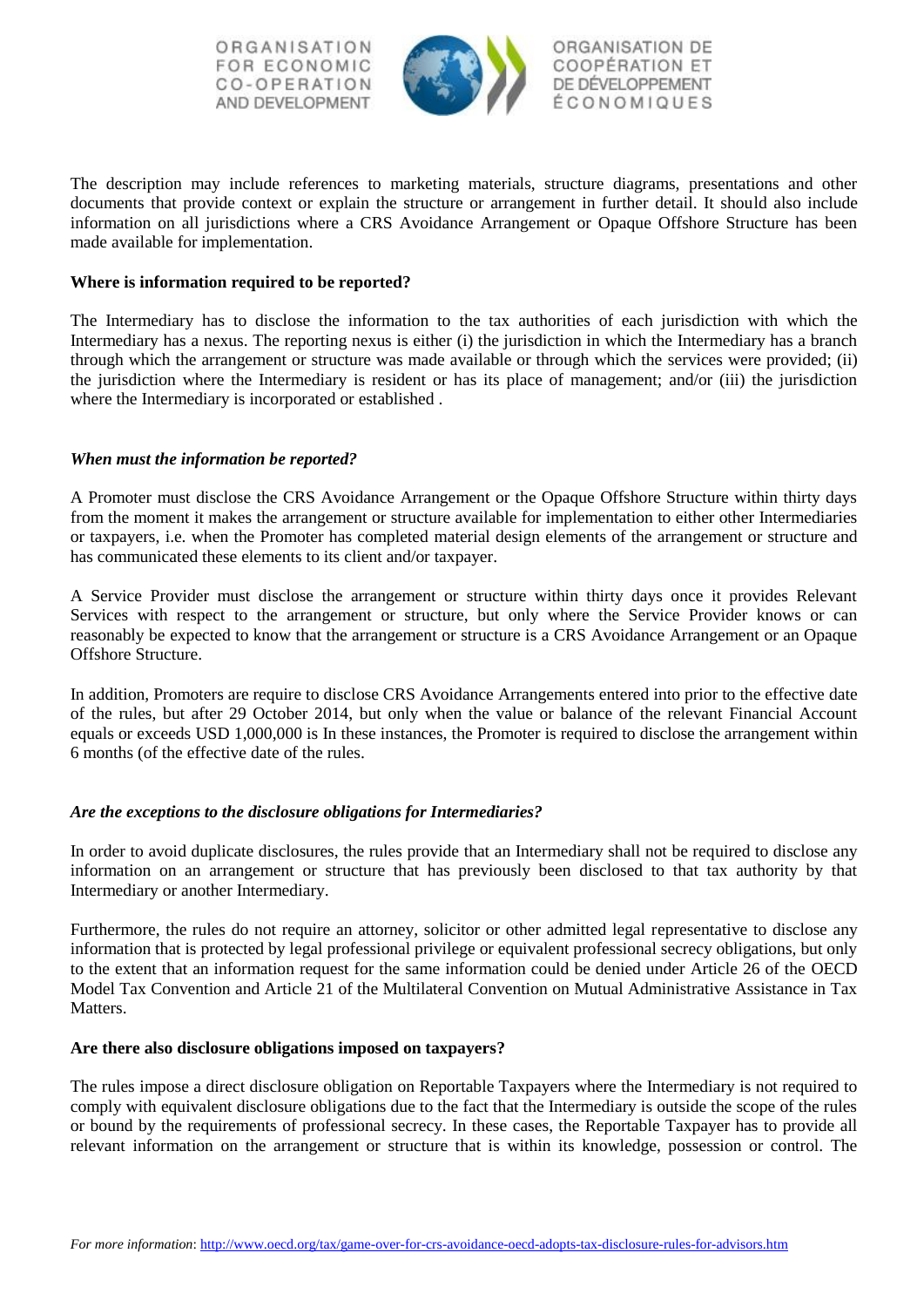ORGANISATION FOR ECONOMIC CO-OPERATION AND DEVELOPMENT



ORGANISATION DE **COOPÉRATION ET** DE DÉVELOPPEMENT ÉCONOMIQUES

reason for imposing a secondary disclosure obligation on the taxpayer in these cases is to support the integrity of the rules and to prevent the taxpayer from insulating itself from the effect of the rules .

## *Will the information that is reported by Intermediaries be exchanged with other jurisdictions?*

In order for the new rules to meet their objective of providing additional information to tax authorities for their tax compliance activities and of having a deterrent effect against the design, marketing and use of the targeted arrangements and schemes, it is crucial that the jurisdiction(s) of tax residence of the taxpayers using the arrangements and schemes have access to the information.

For that purpose, it is necessary that the jurisdiction where the Intermediary makes the disclosure and the jurisdiction where the taxpayer is resident have a reliable exchange of information relationship in place to ensure that the relevant information reaches the jurisdiction of tax residence of the relevant taxpayer in a timely and structured manner.

To this end, the OECD is currently working on an exchange of information framework for the new rules, to be developed under the multilateral Convention on Mutual Administrative Assistance, which with currently over 115 participating jurisdictions offers the most global international legal basis for the exchange of the information disclosed under the new rules.

## *Does it make sense to impose mandatory disclosure obligations in cases where taxpayers may deliberately seek to avoid reporting?*

Yes. Evidence from compliance work of tax administrations including through the Panama papers JITSIC network shows that the supply chain for such arrangements typically includes a number of regulated service providers that are likely to comply with reporting obligations. Also, research on the wealth management industry suggests that, rather than overtly failing to declare income, many high net worth individuals prefer to use (complex) offshore structures that seek to comply with all relevant, formal regulatory requirements, both for themselves and their advisors.

## *What are the chances that these rules will be implemented quickly?*

The work was initiated based on a G7 declaration. Many countries are actively considering their introduction. The EU is in advanced discussions to implement the rules as part of a wider directive that would also implement Action 12 on Mandatory Disclosure more broadly. Finally, chapter IX of the CRS, to which over jurisdictions countries have committed, requires these jurisdictions to have rules in place to prevent CRS avoidance arrangements and clearly the MDR can play an important role here.